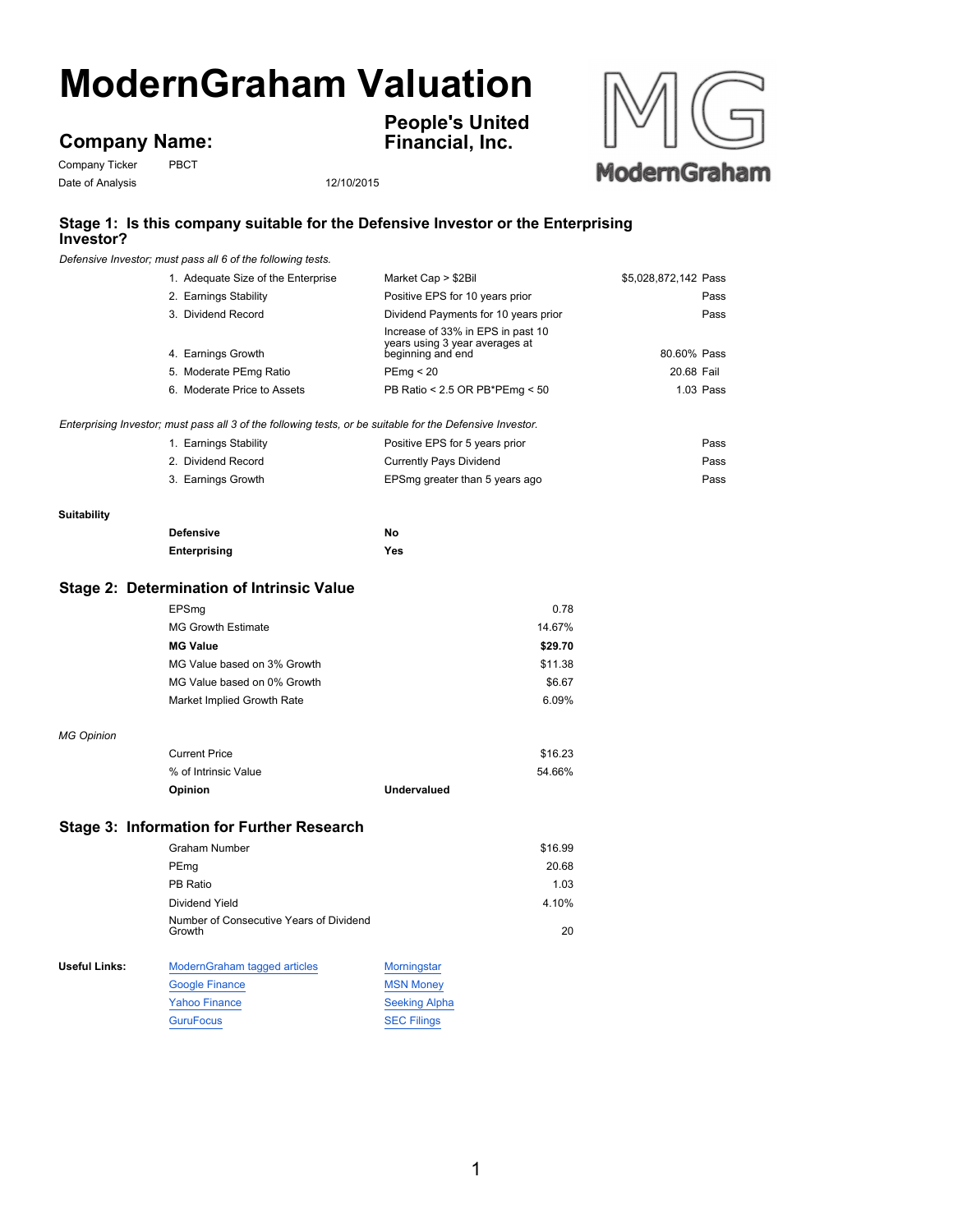| <b>EPS History</b>           | <b>EPSmg History</b>                 |                  |
|------------------------------|--------------------------------------|------------------|
| Next Fiscal Year<br>Estimate | \$0.84 Next Fiscal Year Estimate     | \$0.78           |
| Dec14                        | \$0.84 Dec14                         | \$0.71           |
| Dec13                        | $$0.74$ Dec13                        | \$0.60           |
| Dec12                        | \$0.72 Dec12                         | \$0.50           |
| Dec11                        | \$0.55 Dec11                         | \$0.40           |
| Dec10                        | \$0.24 Dec10                         | \$0.34           |
| Dec <sub>09</sub>            | \$0.30 Dec09                         | \$0.40           |
| Dec <sub>08</sub>            | $$0.41$ Dec08                        | \$0.46           |
| Dec07                        | \$0.52 Dec07                         | \$0.48           |
| Dec <sub>06</sub>            | $$0.41$ Dec06                        | \$0.44           |
| Dec05                        | \$0.46 Dec05                         | \$0.42           |
| Dec04                        | \$0.68 Dec04                         | \$0.38           |
| Dec03                        | $$0.22$ Dec03                        | \$0.28           |
| Dec <sub>02</sub>            | $$0.19$ Dec02                        | \$0.36           |
| Dec01                        | \$0.26 Dec01                         | \$0.48           |
| Dec00                        | $$0.38 $ Dec00                       | \$0.60           |
| Dec99                        | \$0.81 Dec99                         | \$0.69           |
| Dec98                        | \$0.64 Balance Sheet Information     | Sep15            |
| Dec97                        | \$0.67 Long-Term Debt                | \$3,209,400,000  |
| Dec96                        | \$0.58 Total Assets                  | \$37,477,700,000 |
| Dec95                        | \$0.52 Intangible Assets             | \$2,084,700,000  |
|                              | <b>Total Liabilities</b>             | \$32,746,900,000 |
|                              | Shares Outstanding (Diluted Average) | 301,000,000      |